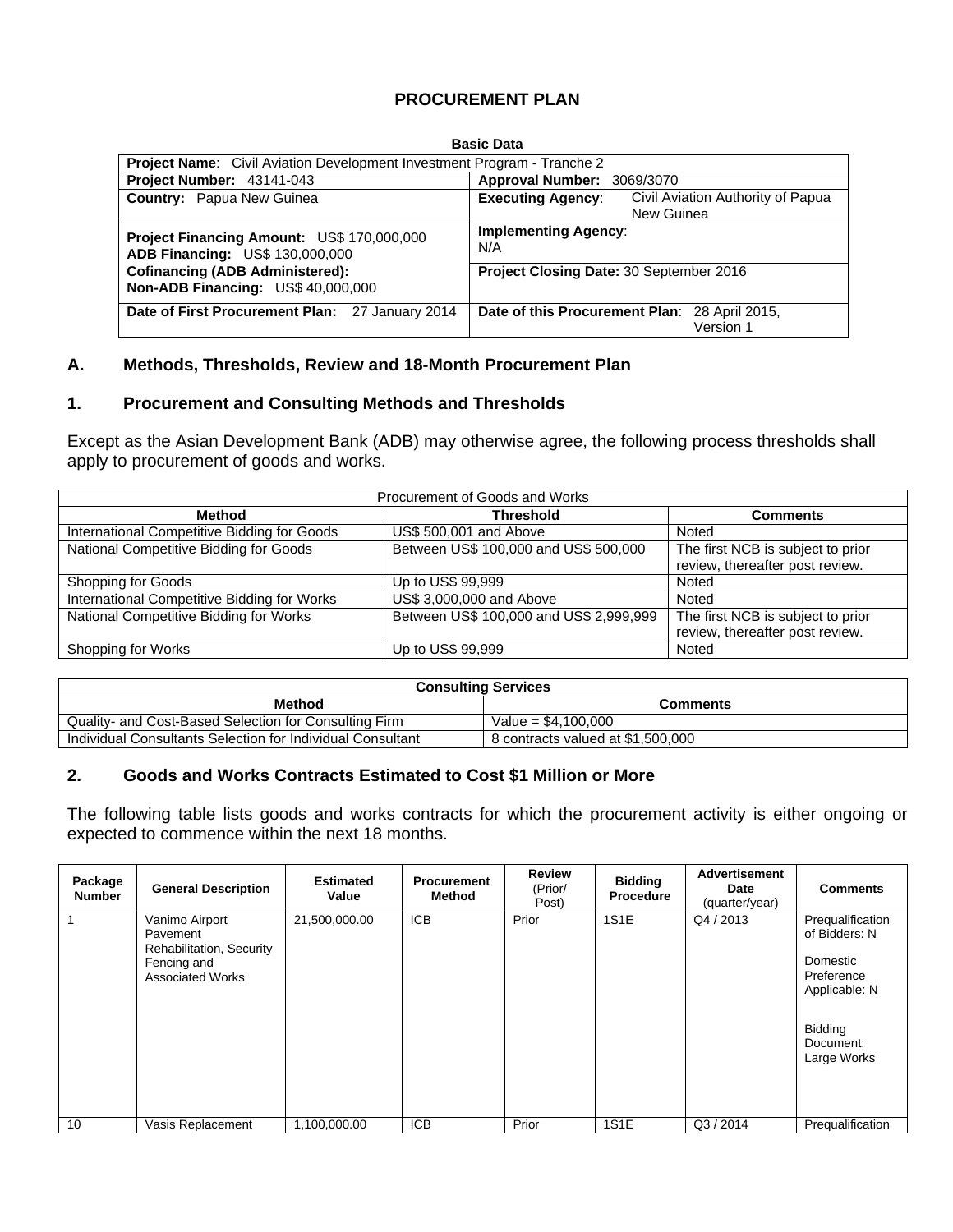|                |                                                             |               |            |       |      |           | of Bidders: N                           |
|----------------|-------------------------------------------------------------|---------------|------------|-------|------|-----------|-----------------------------------------|
|                |                                                             |               |            |       |      |           | Domestic<br>Preference<br>Applicable: N |
|                |                                                             |               |            |       |      |           | Bidding<br>Document:<br>Goods           |
|                |                                                             |               |            |       |      |           |                                         |
| 11             | <b>Standby Power Supply</b>                                 | 3,700,000.00  | <b>ICB</b> | Prior | 1S1E | Q3 / 2014 | Prequalification<br>of Bidders: N       |
|                |                                                             |               |            |       |      |           | Domestic<br>Preference<br>Applicable: N |
|                |                                                             |               |            |       |      |           | Bidding<br>Document:<br>Goods           |
| 12             | <b>Airport Management</b>                                   | 1,900,000.00  | ICB        | Prior | 1S1E | Q1 / 2015 | Prequalification                        |
|                | System                                                      |               |            |       |      |           | of Bidders: N                           |
|                |                                                             |               |            |       |      |           | Domestic<br>Preference<br>Applicable: N |
|                |                                                             |               |            |       |      |           | Bidding<br>Document:<br>Goods           |
|                |                                                             |               |            |       |      |           |                                         |
| $\overline{2}$ | Girua Airport Pavement<br>Rehabilitation, Security          | 16,800,000.00 | <b>ICB</b> | Prior | 1S1E | Q4 / 2013 | Prequalification<br>of Bidders: N       |
|                | Fencing and<br><b>Associated Works</b>                      |               |            |       |      |           | Domestic<br>Preference<br>Applicable: N |
|                |                                                             |               |            |       |      |           | Bidding<br>Document:<br>Large Works     |
|                |                                                             |               |            |       |      |           |                                         |
| $\overline{3}$ | Chimbu Airport<br>Pavement                                  | 10,100,000.00 | <b>ICB</b> | Prior | 1S1E | Q4 / 2013 | Prequalification<br>of Bidders: N       |
|                | Rehabilitation, Security<br>Fencing and<br>Associated Works |               |            |       |      |           | Domestic<br>Preference<br>Applicable: N |
|                |                                                             |               |            |       |      |           | Bidding<br>Document:<br>Large Works     |
|                |                                                             |               |            |       |      |           |                                         |
| 4              | Goroka Airport<br>Pavement<br>Rehabilitation, Runway        | 37,300,000.00 | <b>ICB</b> | Prior | 1S1E | Q1 / 2015 | Prequalification<br>of Bidders: N       |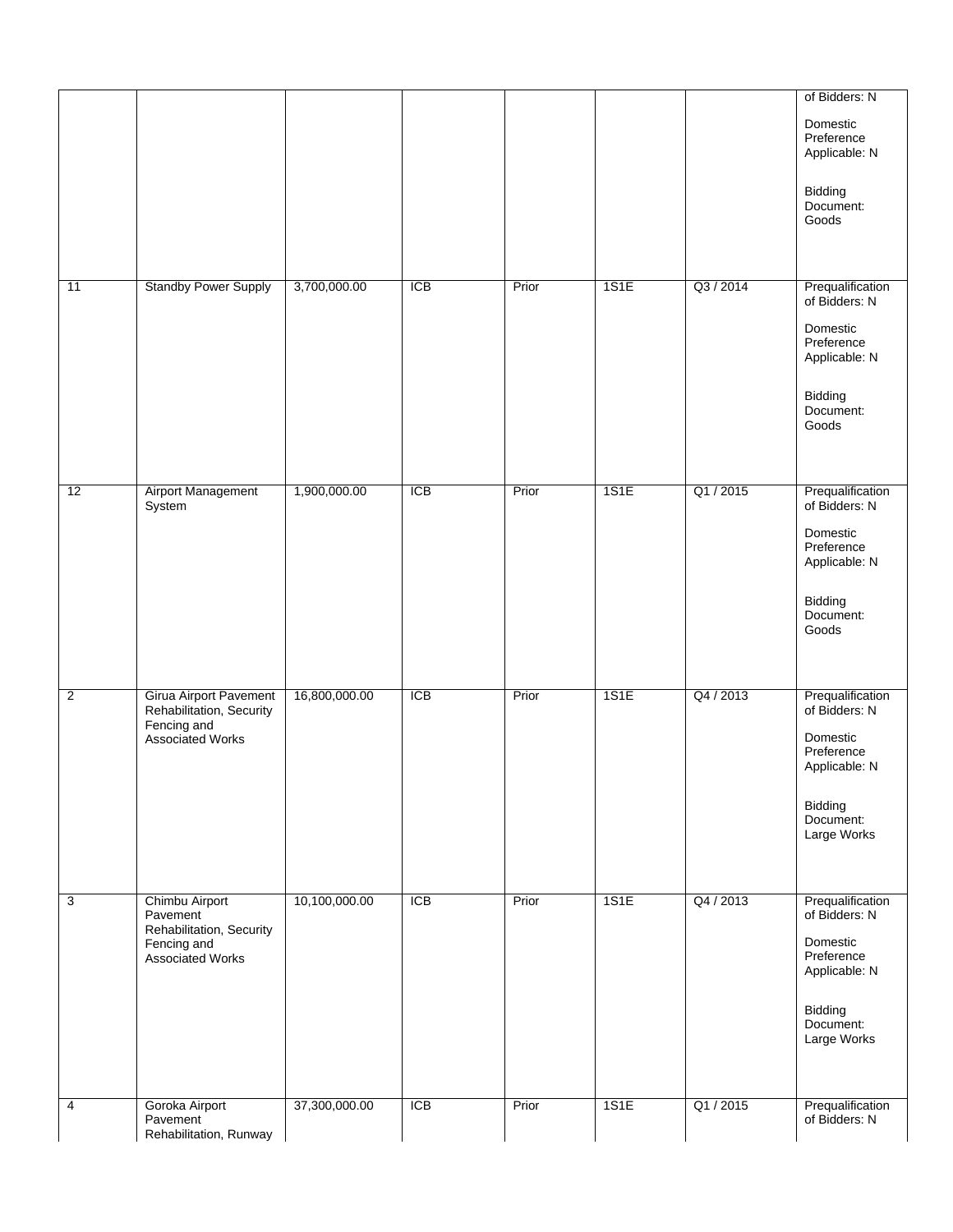|                | Extension and<br>Associated Works            |               |            |       |      |           | Domestic<br>Preference<br>Applicable: N                                                                   |
|----------------|----------------------------------------------|---------------|------------|-------|------|-----------|-----------------------------------------------------------------------------------------------------------|
|                |                                              |               |            |       |      |           | Bidding<br>Document:<br>Large Works                                                                       |
| 5              | Momote Airport<br>Security Fencing, and      | 4,100,000.00  | <b>ICB</b> | Prior | 1S1E | Q2 / 2014 | Prequalification<br>of Bidders: N                                                                         |
|                | Associated Works                             |               |            |       |      |           | Domestic<br>Preference<br>Applicable: N                                                                   |
|                |                                              |               |            |       |      |           | Bidding<br>Document:<br>Large Works                                                                       |
| 6              | <b>Buka Airport Security</b><br>Fencing, and | 2,800,000.00  | <b>NCB</b> | Post  | 1S1E | Q2 / 2014 | Prequalification<br>of Bidders: N                                                                         |
|                | Associated Works                             |               |            |       |      |           | Domestic<br>Preference<br>Applicable: N                                                                   |
|                |                                              |               |            |       |      |           | Bidding<br>Document:<br>Small Works                                                                       |
| $\overline{7}$ | CNS/ATM                                      | 18,200,000.00 | <b>ICB</b> | Prior | 1S2E | Q1 / 2015 | Prequalification<br>of Bidders: N                                                                         |
|                |                                              |               |            |       |      |           | Domestic<br>Preference<br>Applicable: N                                                                   |
|                |                                              |               |            |       |      |           | Bidding<br>Document: Plant                                                                                |
|                |                                              |               |            |       |      |           | Comments:<br>Each lot<br>estimates are<br>\$6.5 million for<br>VHF and HF,<br>and $SSR = $5.2$<br>million |
|                | Lot 1: VHF                                   | 6,500,000.00  |            |       |      |           |                                                                                                           |
|                | Lot 2: VH                                    | 6,500,000.00  |            |       |      |           |                                                                                                           |
|                | Lot 3: SSR                                   | 5,200,000.00  |            |       |      |           |                                                                                                           |
| $\overline{8}$ | 3 Fire Trucks                                | 6,000,000.00  | ICB        | Prior | 1S1E | Q2 / 2014 | Prequalification<br>of Bidders: N                                                                         |
|                |                                              |               |            |       |      |           | Domestic<br>Preference<br>Applicable: N                                                                   |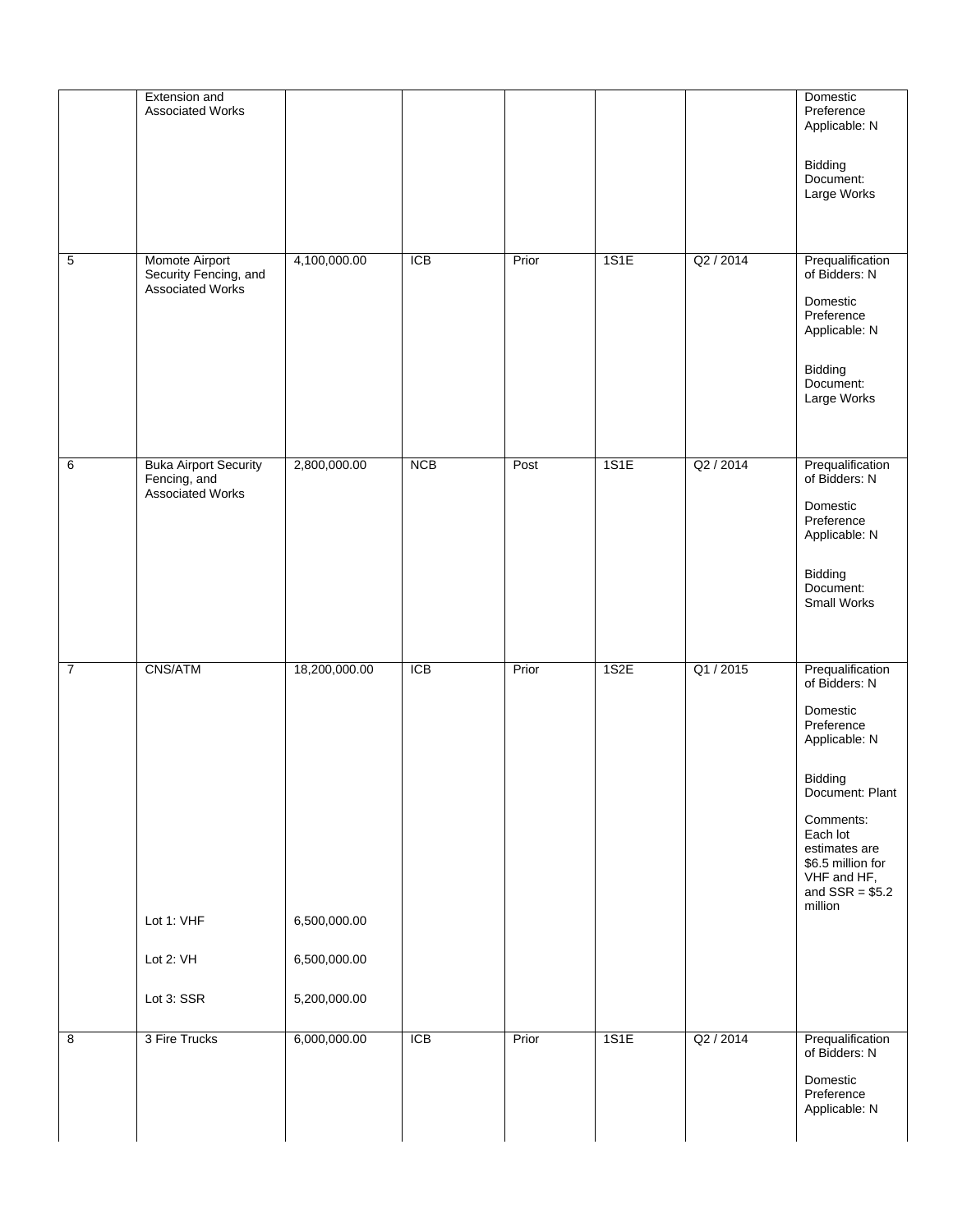|   |                                         |              |                  |       |      |           | Bidding<br>Document:<br>Goods                                                                                 |
|---|-----------------------------------------|--------------|------------------|-------|------|-----------|---------------------------------------------------------------------------------------------------------------|
| 9 | Supply of Security<br>Fencing Materials | 3,700,000.00 | $\overline{ICB}$ | Prior | 1S1E | Q3 / 2014 | Prequalification<br>of Bidders: N<br>Domestic<br>Preference<br>Applicable: N<br>Bidding<br>Document:<br>Goods |

# **3. Consulting Services Contracts Estimated to Cost \$100,000 or More**

The following table lists consulting services contracts for which the recruitment activity is either ongoing or expected to commence within the next 18 months.

| Package<br><b>Number</b> | <b>General Description</b> | <b>Estimated</b><br>Value | Recruitment<br>Method | <b>Review</b><br>(Prior/<br>Post) | Advertisement<br>Date<br>(quarter/year) | Type of<br>Proposal | <b>Comments</b>                                                  |
|--------------------------|----------------------------|---------------------------|-----------------------|-----------------------------------|-----------------------------------------|---------------------|------------------------------------------------------------------|
| F1                       | <b>PIU Consultants</b>     | 4,100,000.00              | QCBS                  | Prior                             | Q2 / 2014                               | <b>FTP</b>          | Assignment:<br>International                                     |
|                          |                            |                           |                       |                                   |                                         |                     | Quality-Cost<br>Ratio: 90:10                                     |
|                          |                            |                           |                       |                                   |                                         |                     | Comments: As<br>per FAM                                          |
| $\overline{11}$          | For PIU Support            | 1,500,000.00              | $\overline{C}$        | Prior                             | Q2 / 2014                               |                     | Assignment:<br>National<br>Expertise:<br>Capacity<br>Development |

# **4. Goods and Works Contracts Estimated to Cost Less than \$1 Million and Consulting Services Contracts Less than \$100,000 (Smaller Value Contracts)**

The following table lists smaller-value goods, works and consulting services contracts for which the activity is either ongoing or expected to commence within the next 18 months.

|                          | <b>Goods and Works</b>              |                           |                               |                              |                                   |                                    |                                      |                 |  |  |
|--------------------------|-------------------------------------|---------------------------|-------------------------------|------------------------------|-----------------------------------|------------------------------------|--------------------------------------|-----------------|--|--|
| Package<br><b>Number</b> | General<br><b>Description</b>       | <b>Estimated</b><br>Value | Number of<br><b>Contracts</b> | <b>Procurement</b><br>Method | <b>Review</b><br>(Prior/<br>Post) | <b>Biddina</b><br><b>Procedure</b> | Advertisement<br>Date (quarter/year) | <b>Comments</b> |  |  |
| G1                       | Airport<br>Maintenance<br>Equipment | ,200,000.00               | 15                            | <b>SHOPPING</b>              | Post                              |                                    | Q2/2014                              |                 |  |  |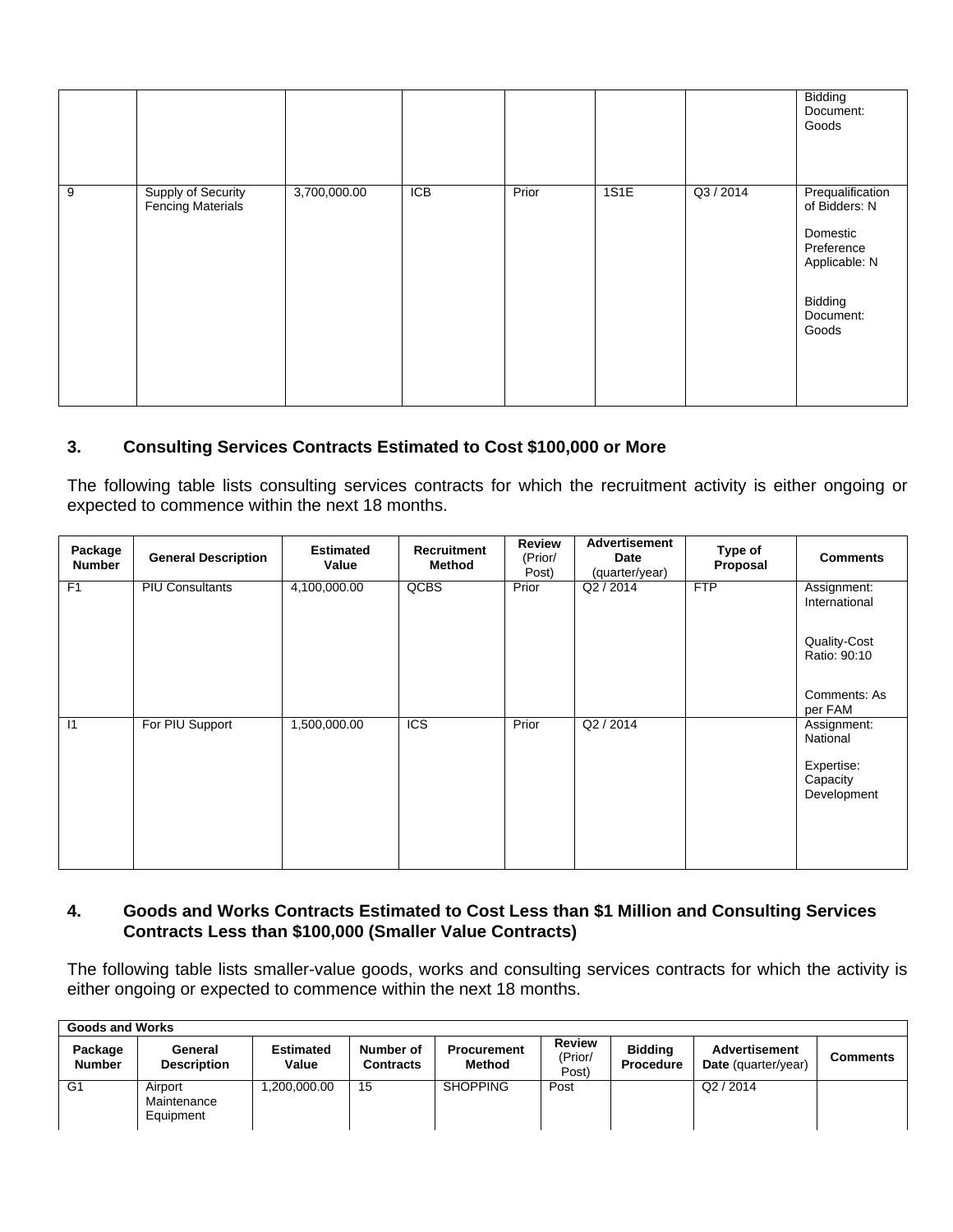| W1             | Pavement<br>Maintenance                              | 2,700,000.00 | 30              | <b>SHOPPING</b> | Post | Q1 / 2015 |  |
|----------------|------------------------------------------------------|--------------|-----------------|-----------------|------|-----------|--|
| W <sub>2</sub> | Asset<br>Certification and<br>Maintenance<br>Program | 2,100,000.00 | 30              | <b>SHOPPING</b> | Post | Q1 / 2015 |  |
| w3             | Survey and<br>Geotechnical<br>Investigations         | 1,100,000.00 | $\overline{18}$ | <b>SHOPPING</b> | Post | Q4 / 2014 |  |
| w4             | <b>Operation And</b><br>Facility<br>Enhancement      | 3,700,000.00 | 40              | <b>SHOPPING</b> | Post | Q1/2015   |  |

| <b>Consulting Services</b> |                               |                           |                               |                                     |                            |                                         |                            |          |  |
|----------------------------|-------------------------------|---------------------------|-------------------------------|-------------------------------------|----------------------------|-----------------------------------------|----------------------------|----------|--|
| Package<br><b>Number</b>   | General<br><b>Description</b> | <b>Estimated</b><br>Value | Number of<br><b>Contracts</b> | <b>Recruitment</b><br><b>Method</b> | Review<br>(Prior/<br>Post) | Advertisement<br>Date<br>(quarter/vear) | Type of<br><b>Proposal</b> | Comments |  |
| None                       |                               |                           |                               |                                     |                            |                                         |                            |          |  |

# **B. Indicative List of Packages Required Under the Project**

The following table provides an indicative list of goods, works and consulting services contracts over the life of the project, other than those mentioned in previous sections (i.e., those expected beyond the current period).

| Goods and Works            |                            |                                           |                                            |                                     |                               |                                    |                 |
|----------------------------|----------------------------|-------------------------------------------|--------------------------------------------|-------------------------------------|-------------------------------|------------------------------------|-----------------|
| Package<br><b>Number</b>   | <b>General Description</b> | <b>Estimated</b><br>Value<br>(cumulative) | <b>Estimated</b><br>Number of<br>Contracts | <b>Procurement</b><br>Method        | <b>Review</b><br>(Prior/Post) | <b>Bidding</b><br><b>Procedure</b> | <b>Comments</b> |
| None                       |                            |                                           |                                            |                                     |                               |                                    |                 |
|                            |                            |                                           |                                            |                                     |                               |                                    |                 |
| <b>Consulting Services</b> |                            |                                           |                                            |                                     |                               |                                    |                 |
| Package<br><b>Number</b>   | <b>General Description</b> | <b>Estimated</b><br>Value<br>(cumulative) | <b>Estimated</b><br>Number of<br>Contracts | <b>Recruitment</b><br><b>Method</b> | <b>Review</b><br>(Prior/Post) | Type of<br>Proposal                | <b>Comments</b> |
| None                       |                            |                                           |                                            |                                     |                               |                                    |                 |

# **C. List of Awarded and On-going, and Completed Contracts**

The following tables list the awarded and on-going contracts, and completed contracts.

# 1. Awarded and Ongoing Contracts

| Goods and Works          |                               |                    |                   |                              |                                                       |                                                 |          |
|--------------------------|-------------------------------|--------------------|-------------------|------------------------------|-------------------------------------------------------|-------------------------------------------------|----------|
| Package<br><b>Number</b> | General<br><b>Description</b> | Estimated<br>Value | Contract<br>Value | <b>Procurement</b><br>Method | <b>Advertisement</b><br><b>Date</b><br>(quarter/year) | Date of ADB<br>Approval of<br>Contract<br>Award | Comments |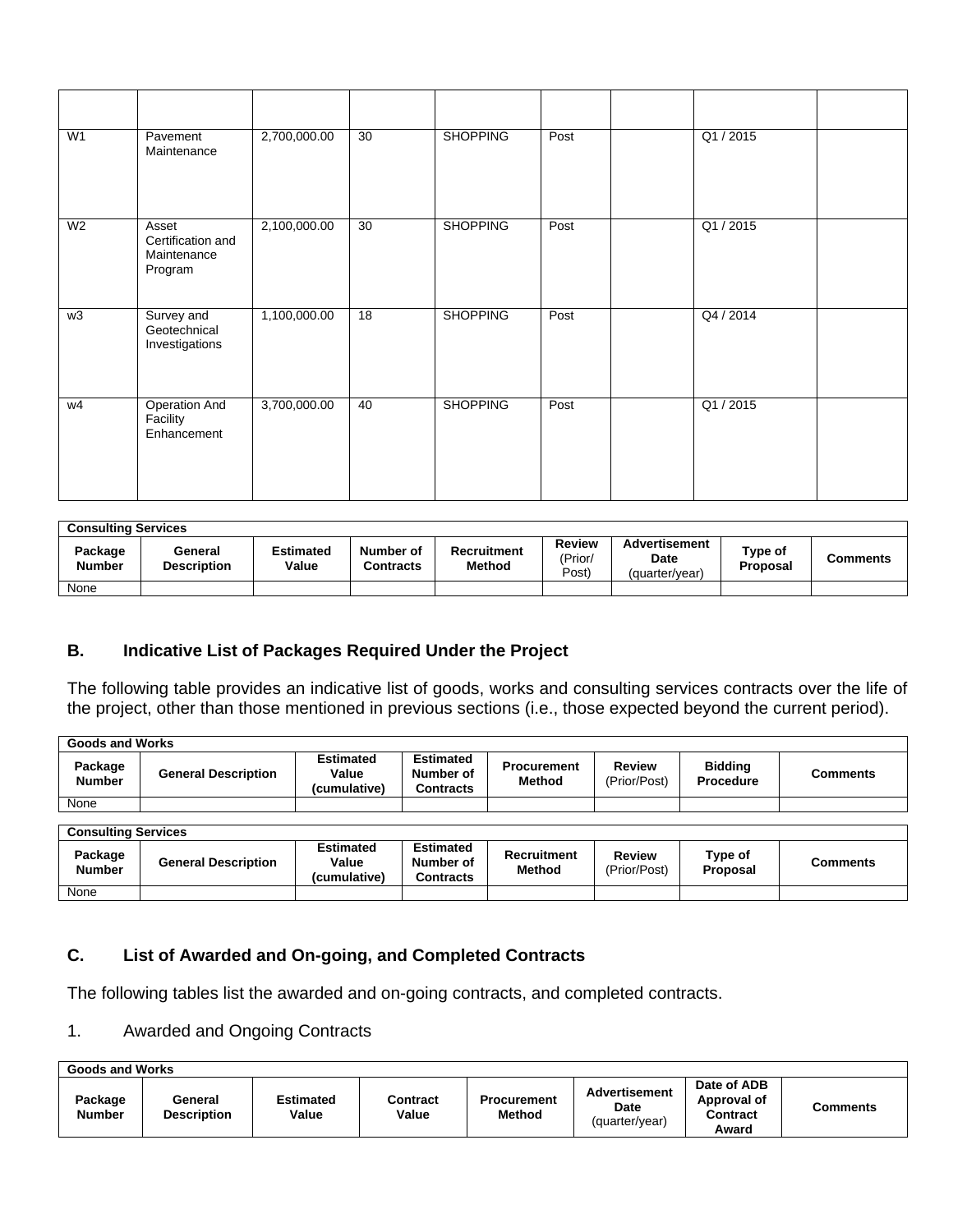| None |  |  |  |  |
|------|--|--|--|--|
|      |  |  |  |  |

| <b>Consulting Services</b> |                               |                           |                   |                                     |                                                |                                                        |          |  |
|----------------------------|-------------------------------|---------------------------|-------------------|-------------------------------------|------------------------------------------------|--------------------------------------------------------|----------|--|
| Package<br><b>Number</b>   | General<br><b>Description</b> | <b>Estimated</b><br>Value | Contract<br>Value | <b>Recruitment</b><br><b>Method</b> | <b>Advertisement</b><br>Date<br>(quarter/year) | Date of ADB<br>Approval of<br><b>Contract</b><br>Award | Comments |  |
| None                       |                               |                           |                   |                                     |                                                |                                                        |          |  |

### **D. National Competitive Bidding**

#### **1. General**

National competitive bidding (NCB) shall conform to the provisions set in the Public Financial Management Act (PFMA) as issued in 1995 and amended in 2003, and the specific procedures prescribed in the Financial Instructions (FIs) issued in 2005, with the clarifications and modifications described in the following paragraphs required for compliance with the provisions of ADB Procurement Guidelines.

### **2. Participation in Bidding**

- **(i)** Government-owned enterprises in Papua New Guinea shall be eligible to bid only if they can establish that they are legally and financially autonomous, operate under commercial law, and are not a dependent agency of the Borrower/Executing Agency/Implementing Agency.
- **(ii)** Foreign bidders shall be eligible to participate in bidding under the same conditions as national bidders.
- **(iii)** Bidding shall not be restricted to preregistered firms and such registration shall not be stated in the bidding documents as a condition for the submission of bids. Where registration is required prior to award of contract, bidders: (i) shall be allowed a reasonable time to complete the registration process; and (ii) shall not be denied registration for reasons unrelated to their capability and resources to successfully perform the contract, which shall be verified through post-qualification.

#### **3. Classification of Contractors; Qualification; Post-qualification**

- **(i)** Post qualification shall be used unless prequalification is explicitly provided for in the loan agreement/procurement plan.
- **(ii)** Bidding shall not be restricted to any particular class of contractors, and non-classified contractors shall also be eligible to bid. Qualification criteria (in case prequalification was not carried out) shall be stated in the bidding documents, and before contract award, the bidder having submitted the lowest evaluated responsive bid shall be subject to post-qualification.

# **4. Conflict of Interest**

Bidders may be considered to be in conflict of interest with one or more parties in this bidding process if, including but not limited to:

- **(i)** they have controlling shareholders in common, or
- **(ii)** they receive or have received any direct or indirect subsidy from any of them; or
- **(iii)** they have the same legal representative for purposes of this bid; or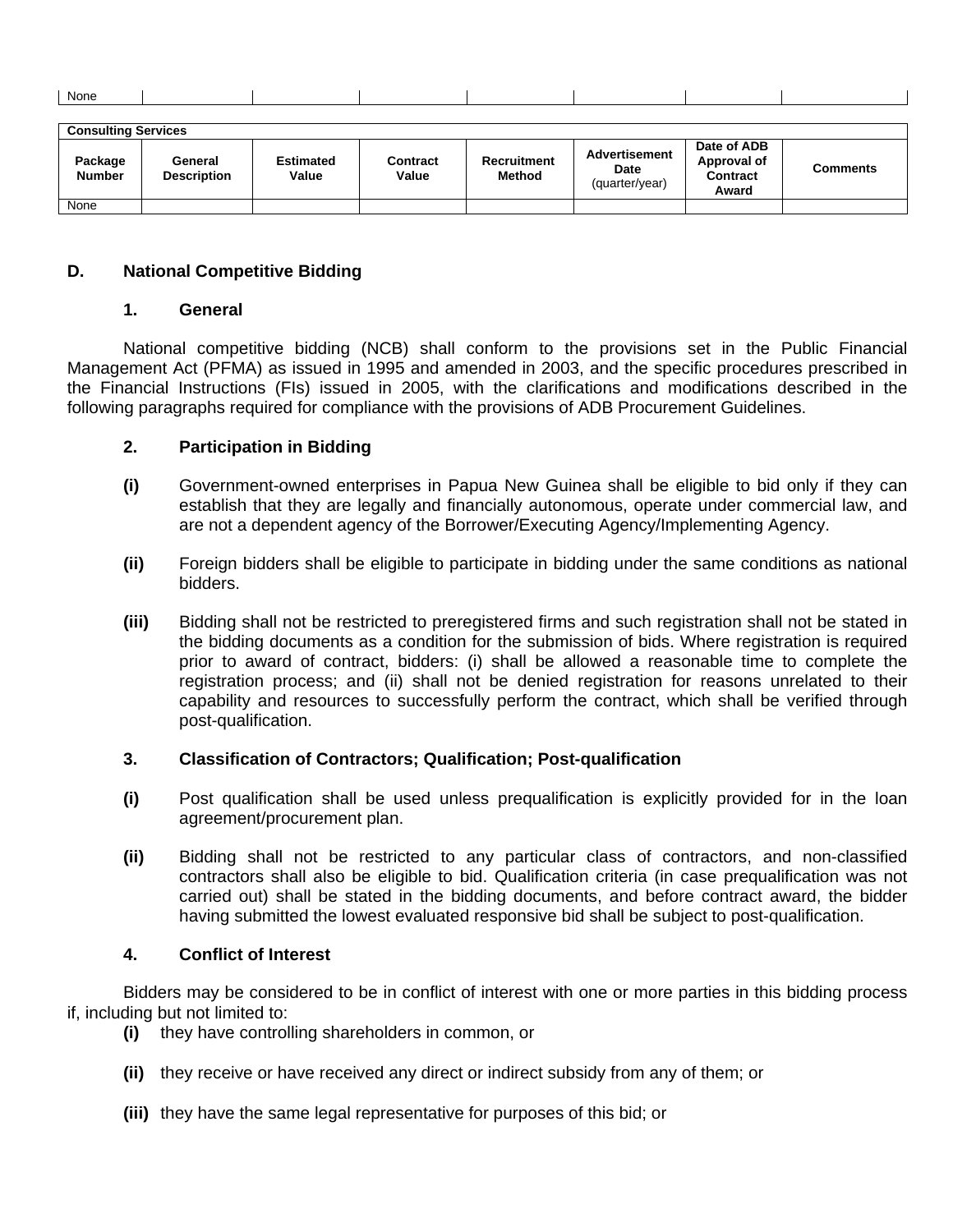- **(iv)** they have a relationship with each other, directly or through common third parties, that puts them in a position to have access to information about or influence on the Bid or another Bidder, or influence the decisions of the Employer regarding this bidding process; or
- **(v)** a Bidder participates in more than one bid in this bidding process. Participation by a Bidder in more than one Bid will result in the disqualification of all Bids in which the party is involved. However, this does not limit the inclusion of the same subcontractor in more than one bid; or
- **(vi)** a Bidder or any of its affiliates participated as a consultant in the preparation of the design or technical specifications of the contract is the subject of the Bid; or
- **(vii)** a Bidder or any of its affiliates has been hired (or is proposed to be hired) by the Employer or Borrower as Engineer for the contract.

#### **5. Preferences**

No preference shall be given for domestic bidders and for domestically manufactured goods.

### **6. Advertising, time for bid preparation**

- **(i)** Invitations to bid shall be advertised in at least one newspaper of national circulation or freely accessible and well-known website, allowing a minimum of 4 weeks for the preparation and submission of bids, such 4 weeks period to begin with the availability of the bid documents or the advertisement, whichever is later.
- **(ii)** Bidding of NCB contracts estimated at \$500,000 or more for goods and related services, or \$1,000,000 or more for civil works, shall be advertised on ADB's website via the posting of the Procurement Plan.

#### **7. Standard Bidding Documents**

Until national standard bidding documents approved by ADB are available, bidding documents acceptable to ADB should be used.

#### **8. Bid Security**

If required by the bidding documents, bid security shall be in the form of a bank guarantee from a reputable bank. A bidder's bid security shall apply only to a specific bid.

### **9. Bid Opening and Bid Evaluation**

- **(i)** Bidders may deliver bids, at their option, either in person or by courier service or by mail.
- **(ii)** Bidders shall not be allowed to amend their tenders after the closing date and time for submission of bids.
- **(iii)** Bids shall be opened in public, immediately after the deadline for submission of bids. No bid shall be rejected during bid opening. The name of the bidder, the total amount of each bid, and any discounts shall be read aloud and recorded in the minutes of the public bid opening.
- **(iv)** Evaluation of bids shall be made in strict adherence to the Qualifications and Evaluation Criteria